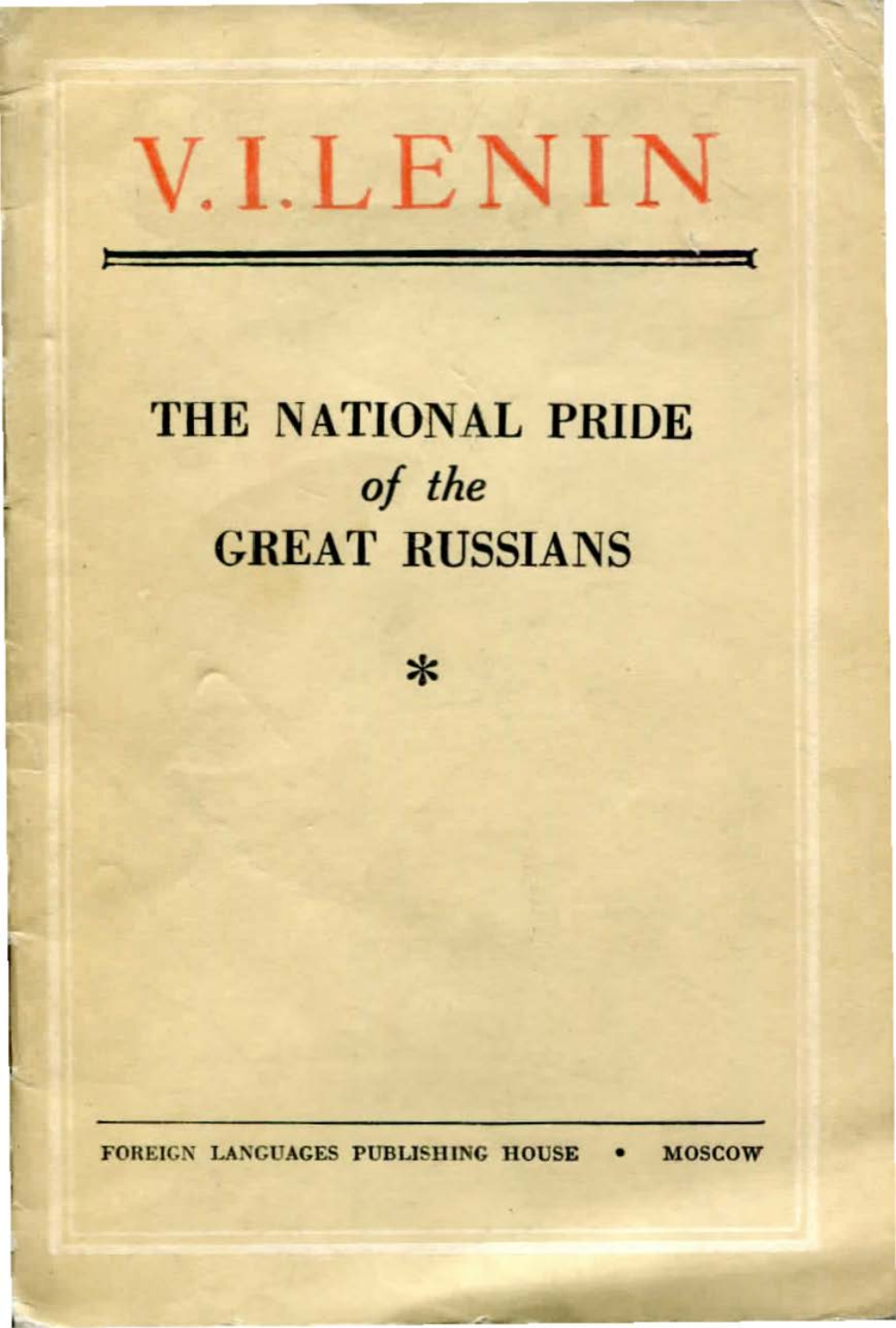Antal<br>Hammin

 $\begin{array}{c} 1 \\ 1 \\ 1 \end{array}$ 

计本土

t ä.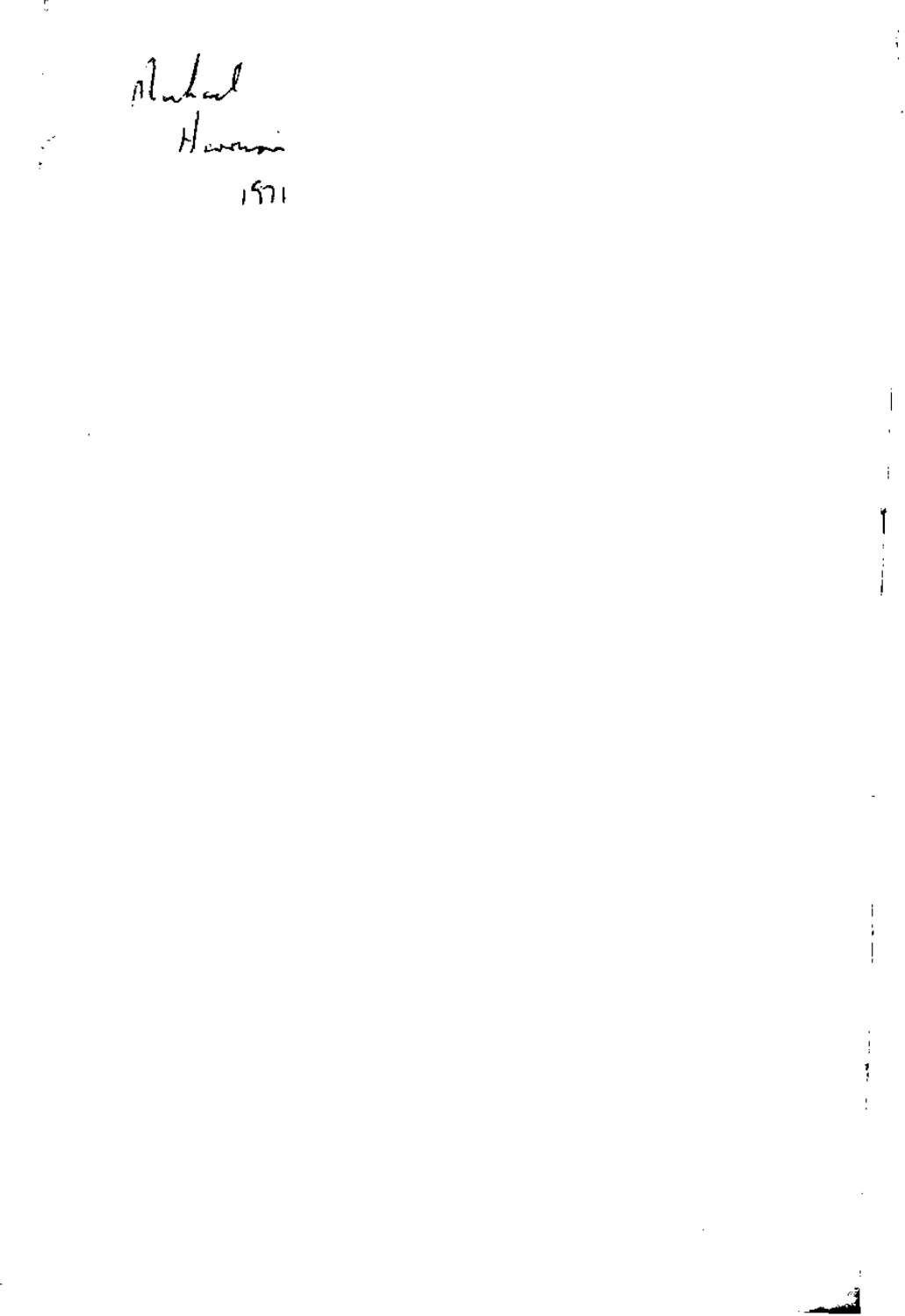

LIBRARY OF MARXIST-LENINIST CLASSICS

#### $\bigstar$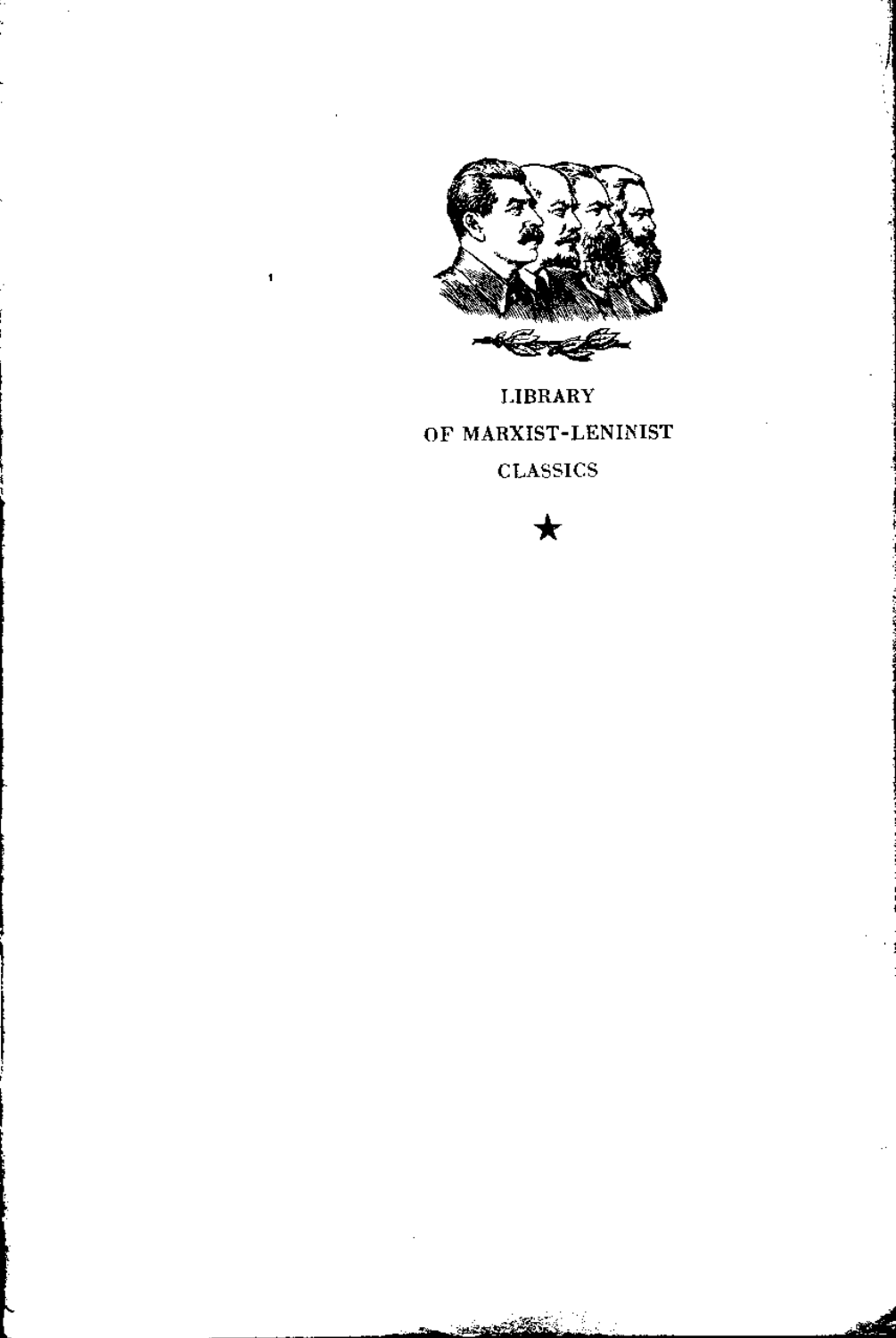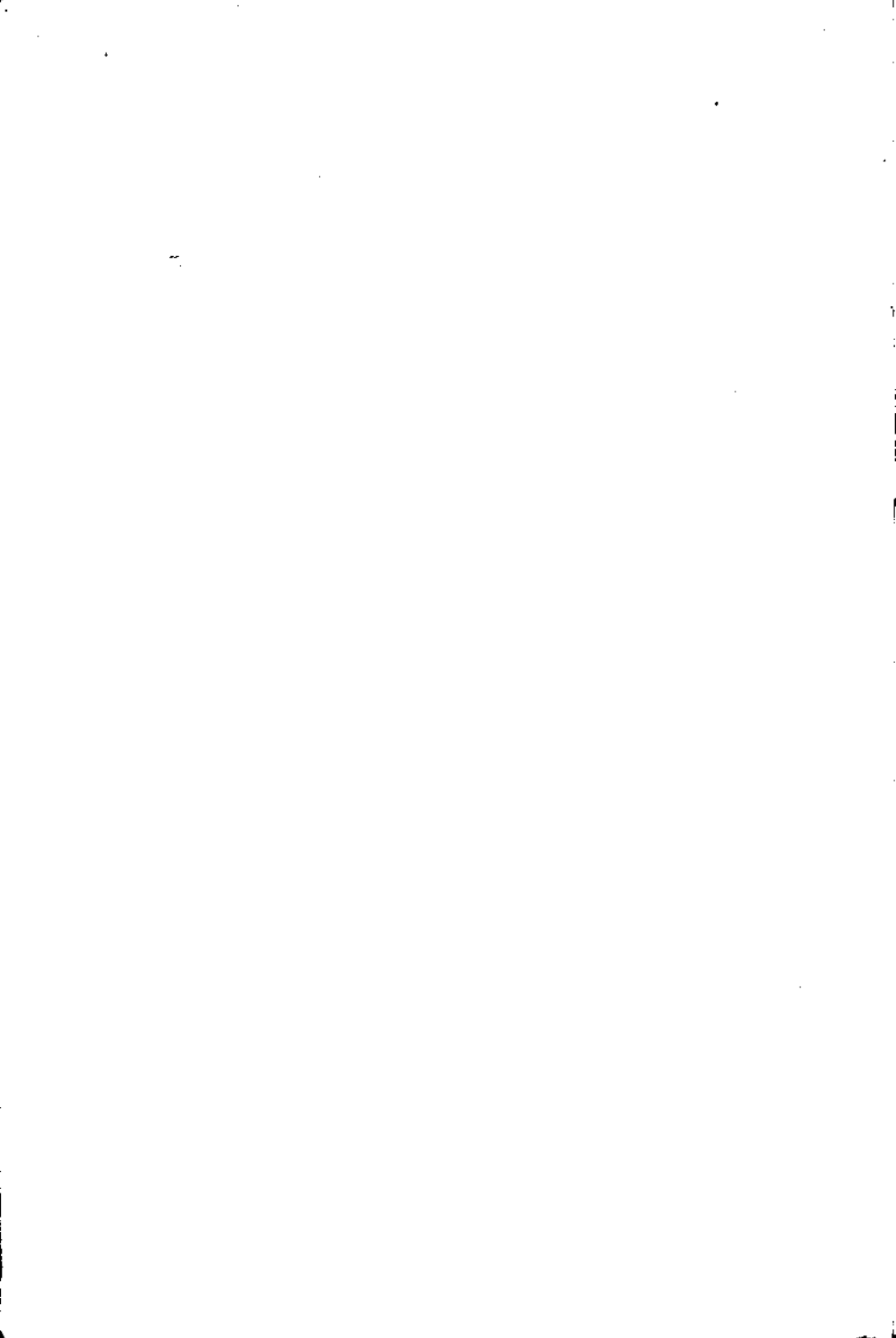## V. I. LENIN

ł

ł

## THE NATIONAL PRIDE of the **GREAT RUSSIANS**



FOREIGN LANGUAGES PUBLISHING HOUSE Moscow 1951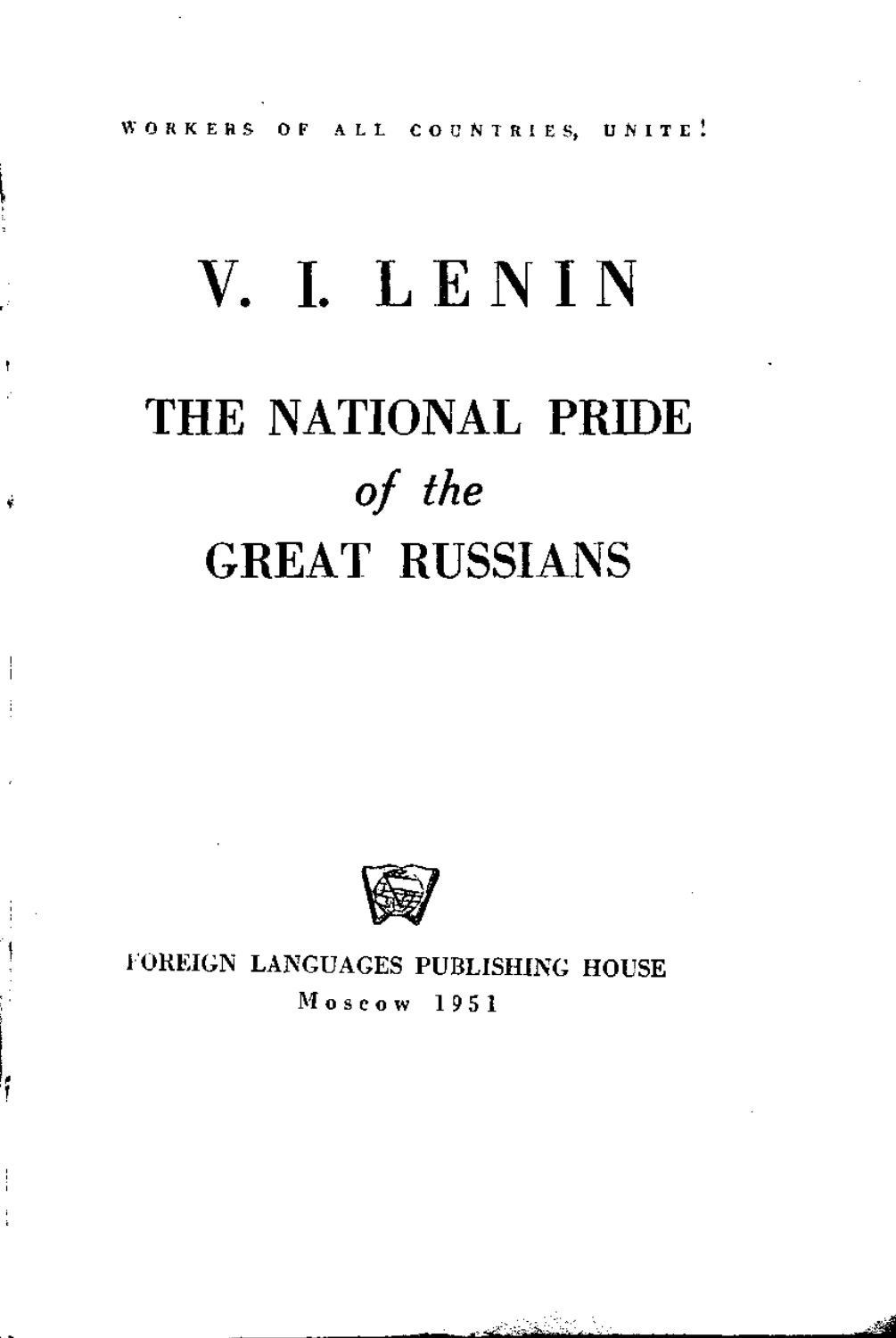#### PUBLISHER'S NOTE

This translation of V. I. Lenin's The *National* Pride *of the Great Russians*  has been made from the text given in the *Collected Works* of V. I. Lenin, Vol. 21, Fourth Russian Edition. prepared by the Marx-Engels·Lenin Institute (Gospolitizdat, Moscow 1948).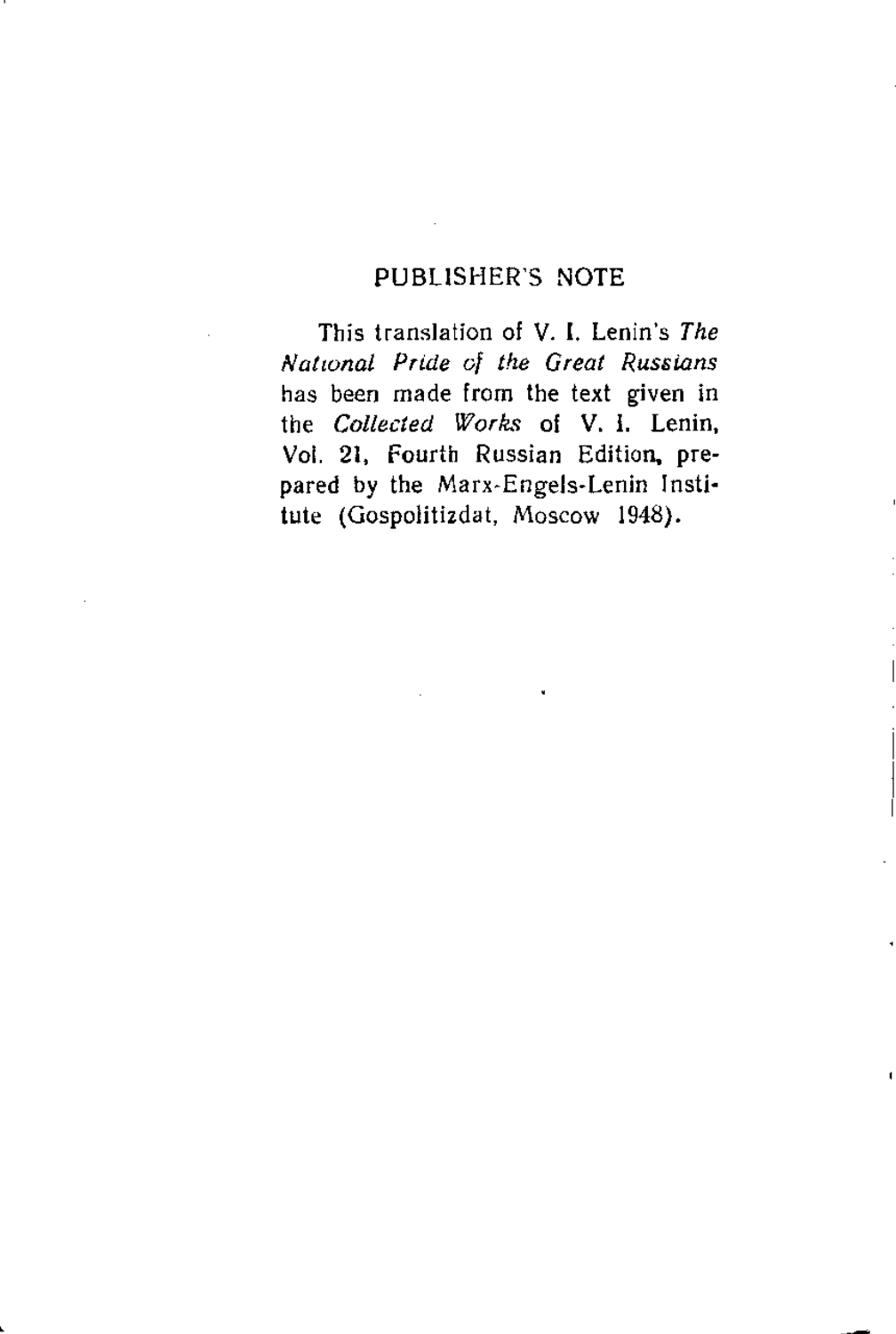What a lot of talk and argument and shouting there is about nationality, about the fatherland! Liberal and radical Cabinet Ministers in England, a multitude of "advanced" publicists in France (who turn out to be in complete agreement with the reactionary publicists), a host of official, Cadet and progressive (including several Narodnik and "Marxist") scribes in Russia-all in a thousand different keys laud the freedom and independence of their "country," the grandeur of the principle of national independence. It is difficult to distinguish here, where the venal eulogizer of the hangman Nicholas Romanov, or of the torturers of Negroes and the inhabitants of India, ends, and where the ordinary philistine who, owing to stupidity or spinelessness, is swimming "with the stream," begins. Nor is that important. We see a very wide and very deep ideological trend, the roots of which are very firmly connected with the

*5* 

d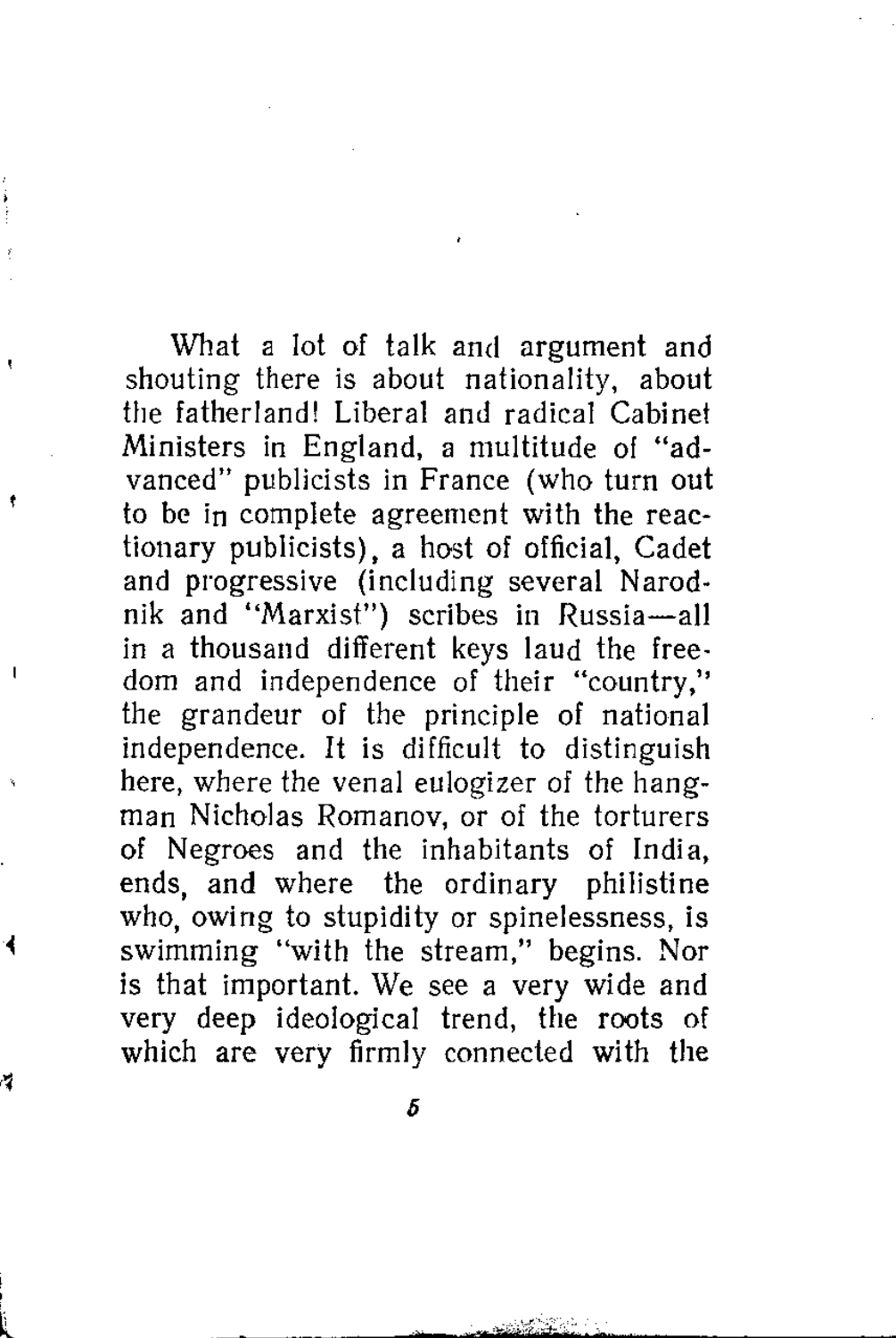interests of Messrs. the landlords and capitalists of the Great-Power nations. On the propaganda of ideas advantageous to these classes scores and hundreds of millions are spent every year: by no means a small mill, which takes its waters from all sources. from the convinced chauvinist Menshikov to chauvinists due to opportunism or spinelessness like Plekhanov, Maslov, Rubanovich, Smirnov, Kropotkin and Burtsev.

Let us Great-Russian Social-Democrats also try to define our attitude towards this ideological trend. It would be unseemly for us representatives of a Great-Power nation in the far east of Europe, and a good share of Asia, to forget the enormous significance of the national question-particu· larly in a country which is justly called the "prison of nations"—at a time when it is precisely in the far east of Europe and in Asia that capitalism is rousing a number of "new" big and small nations to life and consciousness; at a moment when the tsarist monarchy has placed under arms millions of Great Russians and "aliens" for the purpose of "deciding" a number of national questions in the interests of the Council of the United Nobility' and of the Gueh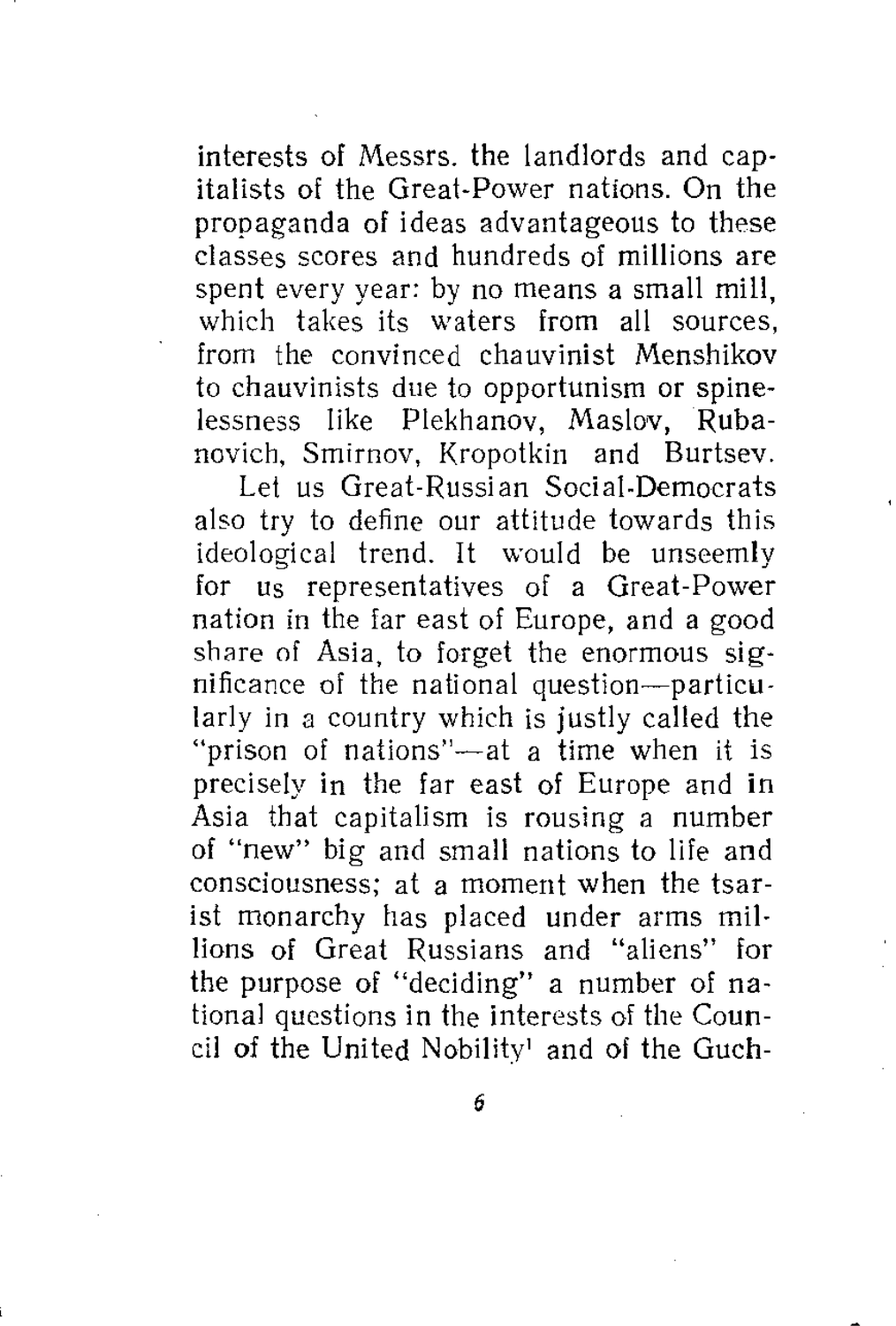kovs and Kreslovnikovs, Dolgorukovs, Kutlers and Rodichevs.

Is the sense of national pride alien to us, Great-Russian, class-conscious proletarians? Of course not! We love our language and our country, we are doing more than anybody to raise *her* toiling masses (i.e., nine-tenths of *her* population) to the level of the conscious life of democrats and Socialists. It pains us more than anybody to see and feel the outrage, oppression and humiliation inflicted on our splendid country by the tsarist hangmen, the nobles and the capitalists. We are proud of the fact that these outrages have roused resistance in our midst, the midst of the Great Rus**sians; that from** *thts* **midst came Radish**chev,' the Decembrists' and the revolutionary commoners of the 'seventies; that the Great-Russian working class in 1905 created a mighty, revolutionary mass party; that at the same time the Great-Russian muzhik began to become a democrat, and began to overthrow the priest and the landlord.

We remember that half a century ago the Great-Russian democrat Chernyshevsky,' devoting his life to the cause of the

*7*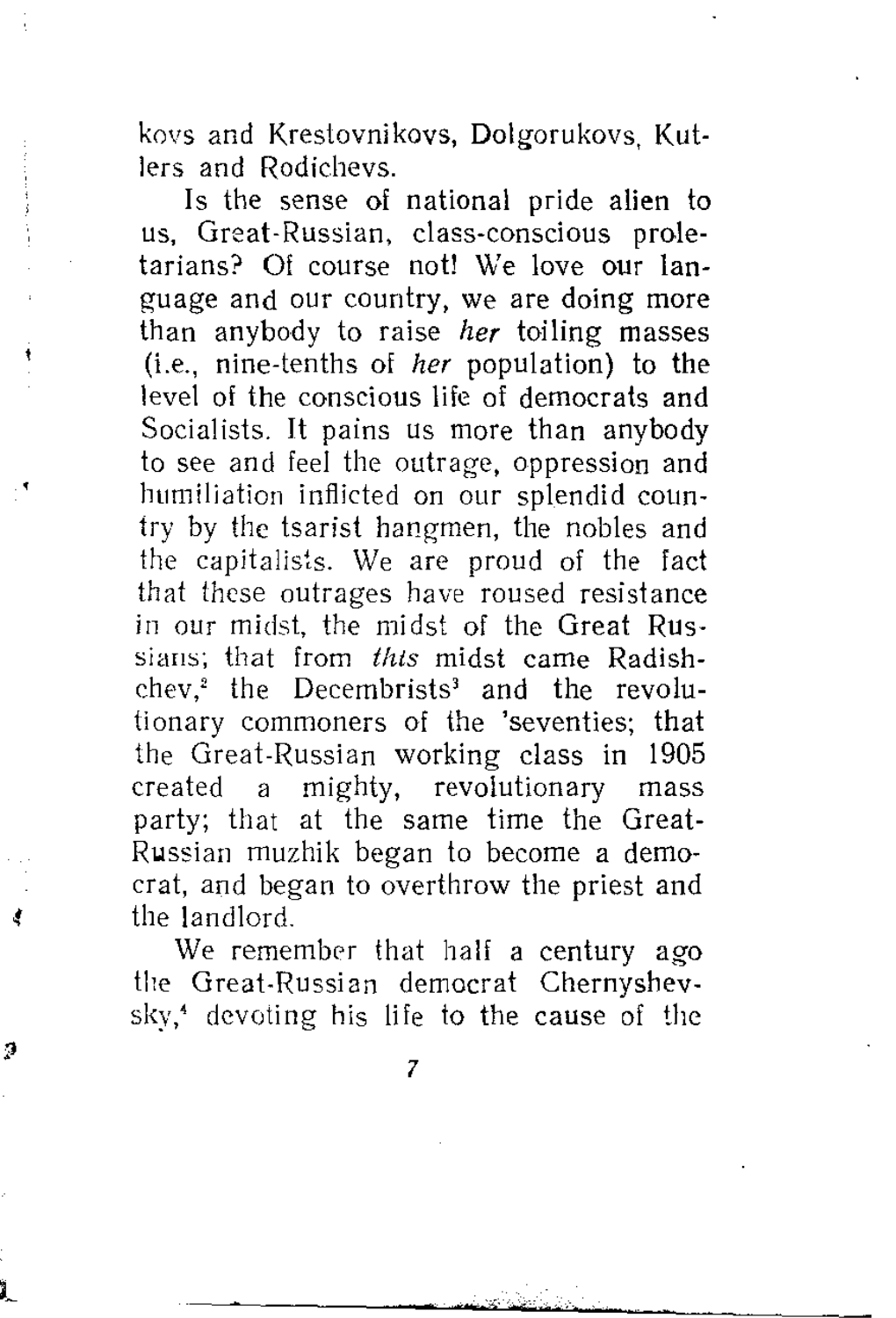revolution, said: "a miserable nation, a nation of slaves, from top to bottom-all slaves." The avowed and unavowed Great-Russian slaves (slaves of the tsarist monarchy) do not like to recall these words. Yet, in our opinion, these were words of genuine love of our country, love saddened by the absence of a revolutionary spirit among the masses of the Great-Russian people. This spirit was absent at that time. There is little of it now; but it exists. We are filled with a sense of national pride because the Great-Russian nation has *also* created a revo!ulionary class, has *also* proved that it is capable of showing mankind great examples of struggle for freedom and for Socialism, and not only great pogroms, rows of gallows, dungeons, great famines and great servility towards priests, tsars, landlords and capitalists.

\Ve are filled with a sense of national pride, and for that very reason we *particularly* hate *our* slavish past (when the noble landlords led the muzhiks to war in order to crush the freedom of Hungary, Poland, Persia and China), and our slavish present, when these same landlords, backed by the capitalists, are leading us to war in order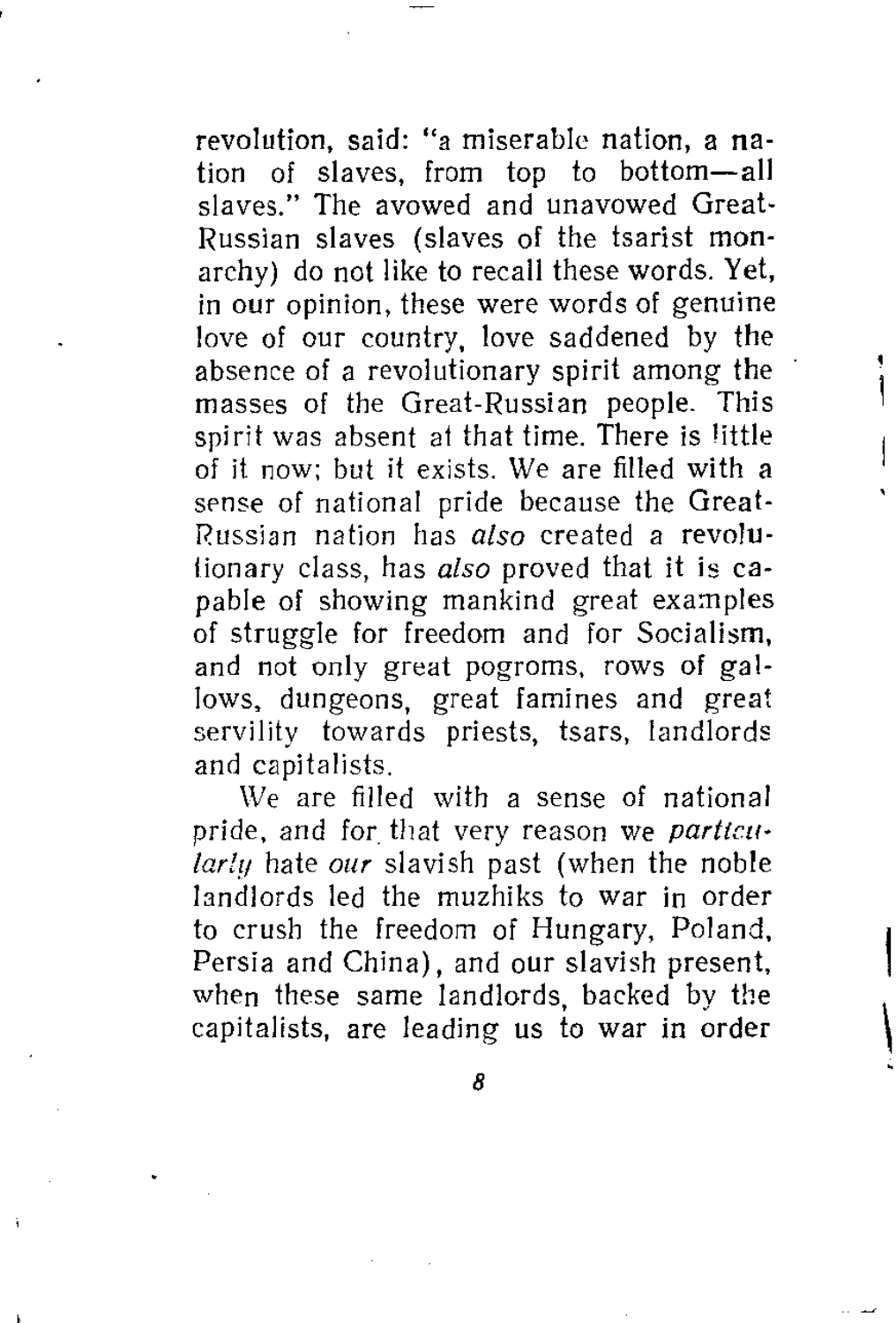to throttle Poland and the Ukraine, in order to crush the democratic movement in Persia and in China, and in order to strengthen the gang of Romanovs, Bobrinskys and Purishkeviches who are disgracing our Great-Russian national dignity. A man is not to blame for being born a slave; but a slave who not only shuns the striving for freedom but justifies and embellishes his slavery (for example, calls the throttling of Poland, the Ukraine, etc., "defence of the fatherland" of the Great Russians)-such a slave is a menial and a cad, who inspires legitimate anger, contempt and disgust.

"No nation can be free if it oppresses other nations," said the greatest representatives of consistent democracy of the nineteenth century, Marx and Engels, who became the teachers of the revolutionary prole. lariat. And we Great-Russian workers, filled with a sense of national pride, want at all costs a free and independent, democratic, republican, proud Great Russia, which shall base its relations with its neighbours on the human principle of equality, and not on the feudal principle of privilege, which is degrading to a great nation. Precisely because we want this, we say: it is impossi-

9

L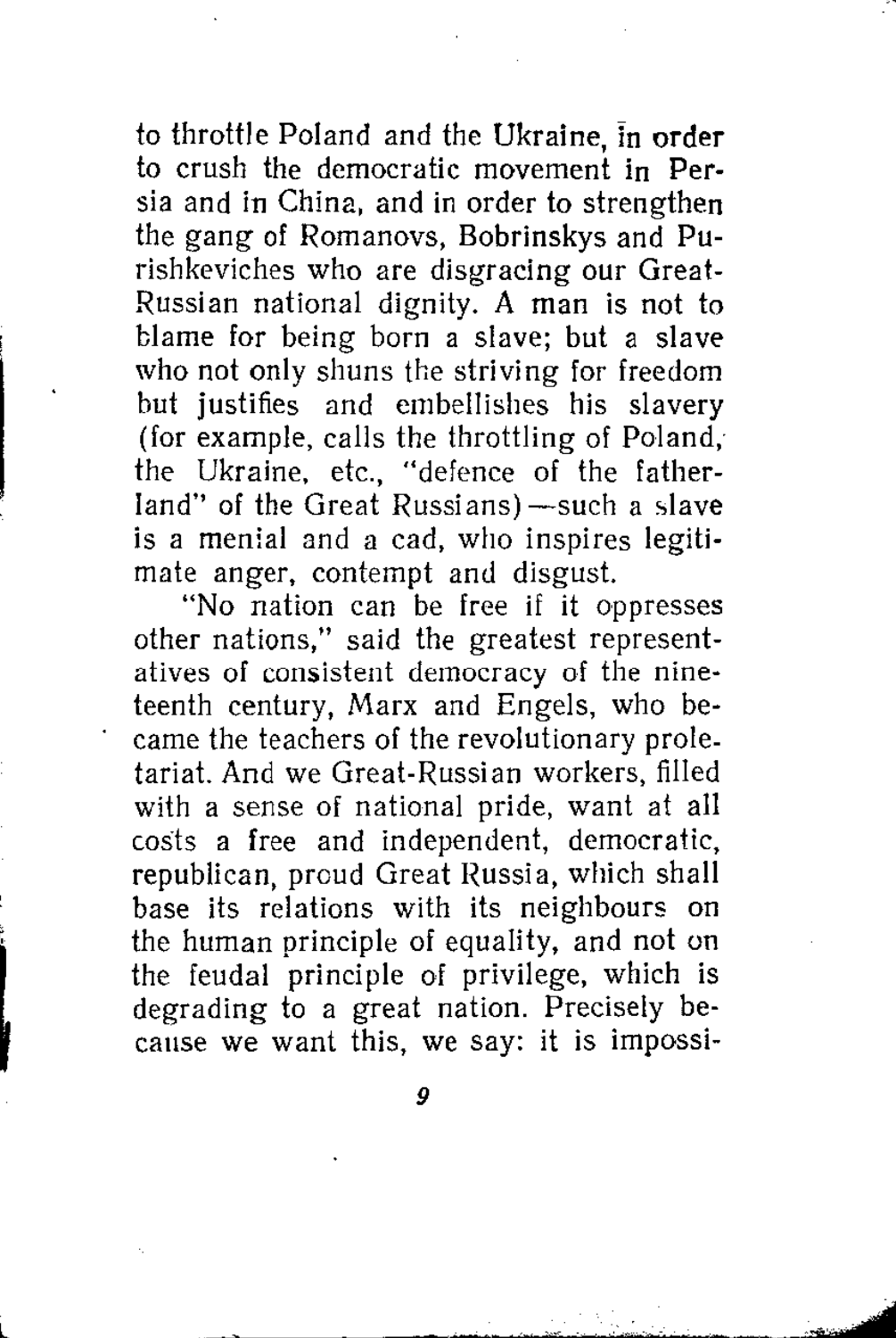ble, in the twentieth century, in Europe (even in Far-Eastern Europe), to "defend the fatherland" except *by* fighting with all revolutionary means the monarchy, the landlords and capitalists of our *own* fatherland, i.e., the worst enemies of our country; that Great Russians cannot "defend their fatherland" unless they desire the defeat of tsarisrr. in any war, as being the least evil for nine-tenths of the population of Great Russia; for tsarism is not only oppressing these nine-tenths of the population economically and politically, but is also demoralizing, degrading, dishonouring and prostituting them by teaching it to oppress other nations, teaching it to cover up its shame with the aid of hypocritical, pseudopatriotic phrases.

We may be told that apart from tsarism, and under its wing, another historical force has arisen and become strong, Great-Russian capitalism, which is performing progressive work by economically centralizing and uniting vast regions. This objec**tion, however, docs not excuse, on the con·**  trary, it still more strongly accuses our Socialist-chauvinists, who should be called tsarist-Purishkevich Socialists (just as

•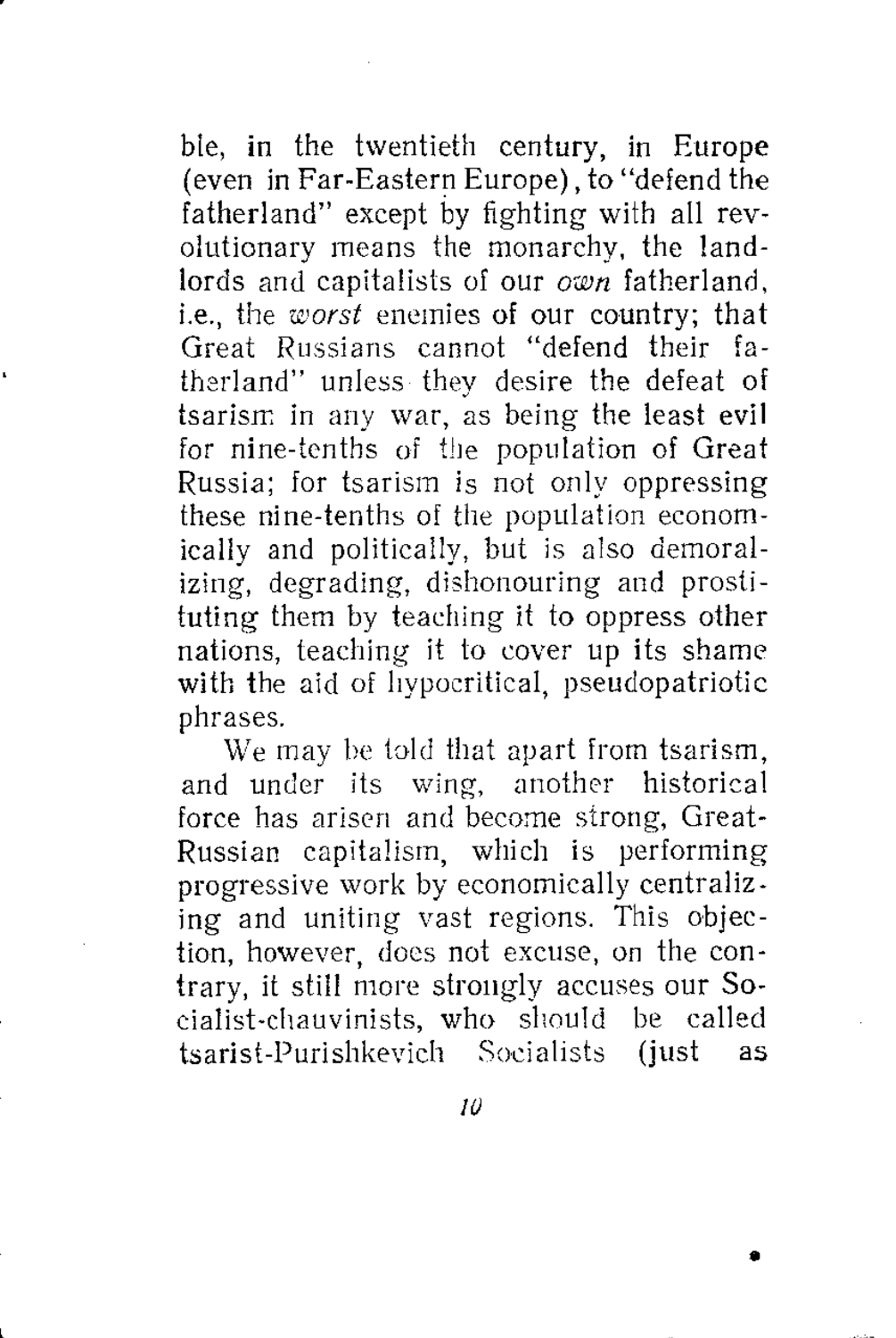Marx called the Lassalleans, Royal-Prussian Socialists). Let us assume that history will decide the question in favour of Great-Russian imperialist capitalism, and against the hundred and one small nations. This is not impossible, for the whole history of capital is a history of violence and plun· der, blood and mud. We are not in favour of preserving small nations at all costs; *other conditions being equal,* we are absolutely in favour of centralization and are opposed to the philistine ideal of federal relationships. Even in the case we have assumed, however, firstly, it is not our business, not the business of democrats (let alone of Socialists) to help Romanov-Bobrinsky-Purishkevich to throttle the Ukraine, etc. Bismarck, in his own, Junker, way, performed a progressive historical task; but he would be a fine "Marxist," indeed, who, on these grounds, thought of justifying socialist support for Bismarck! Moreover, Bismarck facilitated economic development by uniting the scattered Germans who were oppressed by other nations. The economic prosperity and rapid development of Great Russia, however, requires that the country be liberated from the violence the Great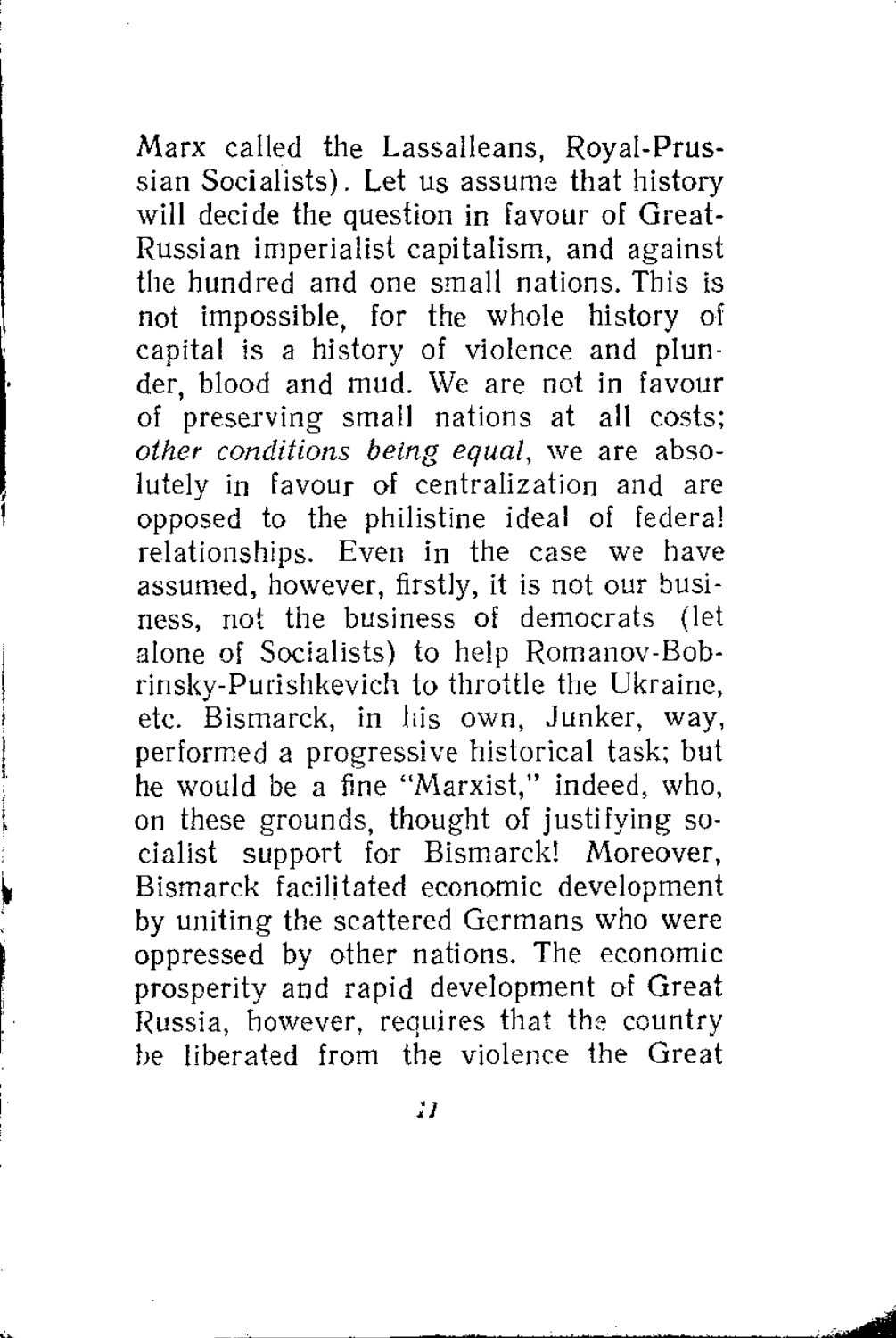Russians perpetrate against other nations -our admirers of the truly Russian near-Bismarcks forget this difference.

Secondly, if history decides the question in favour of Great-Russian imperialist capitalism, it follows that all the greater will be the *socialist* role of the Great-Russian proletariat as the principal driving force of the Communist revolution to which capitalism gives rise. And the proletarian revolution requires the prolonged education of the workers in the spirit of the *completest* national equality and fraternity\_ Hence. from the point of view of the interests of precisely the Great-Russian proletariat, the prolonged education of the masses is required so that they may most resolutely, consistently, boldly and in a revolutionary manner champion complete equality and the right of self-determination for all the nations oppressed by the Great Russians. The interests (not in the Slavish sense) of the national pride of the Great Russians coincide with the *socialist* interests of the Great-Russi an (and all other) proletarians. Our model will always be Marx, who, having lived in England for decades, became half English and demanded the freedom and na-

*/2* 

القويلات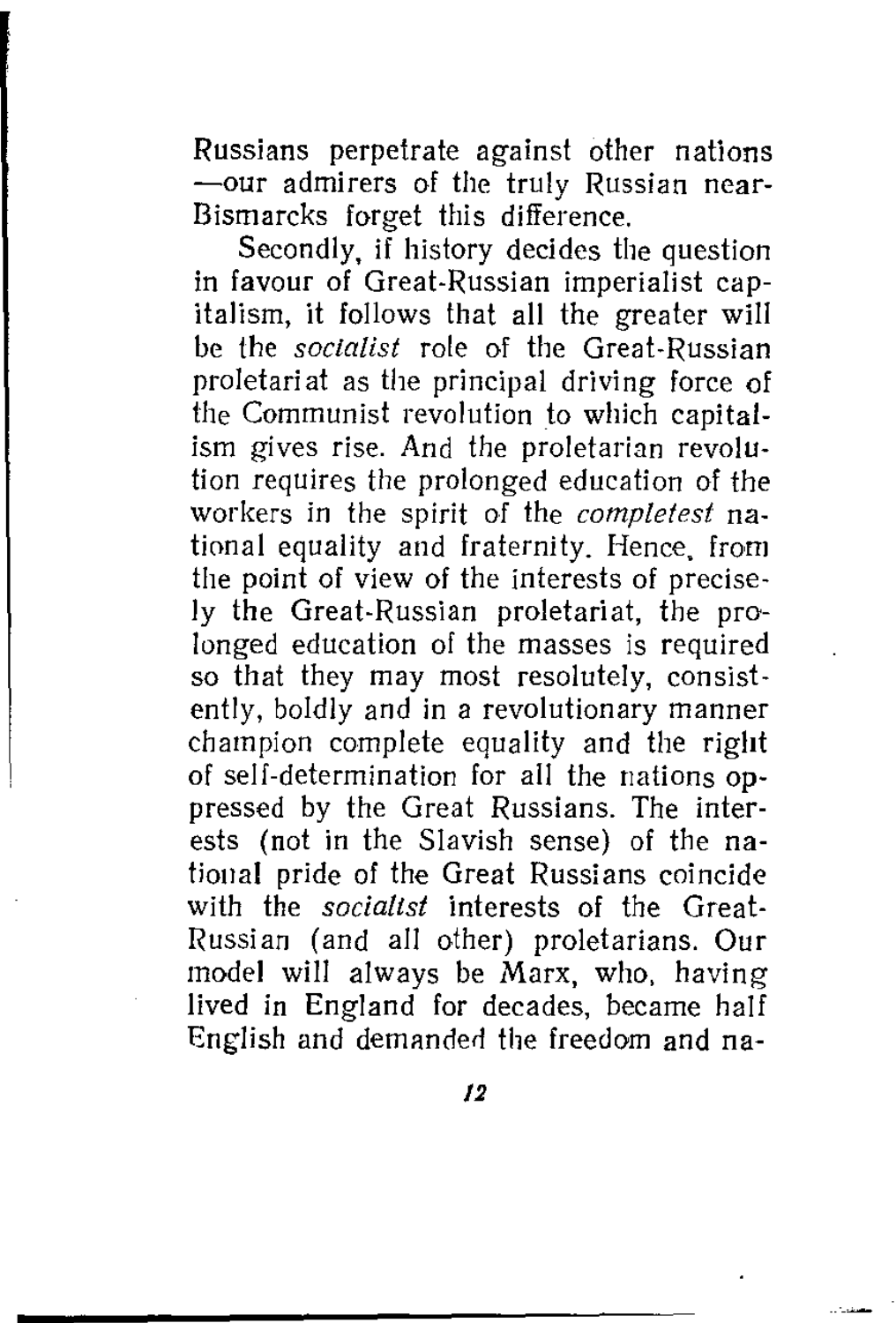tional independence of Ireland in the interests of the socialist movement of the English workers.

In the latter case that we have assumed, our home-grown Socialist-chauvinists, Plekhanov, etc., etc., will not only prove to be traitors to their country, free and democratic Great Russia, but also traitors to the proletarian brotherhood of all the nations of Russia, i.e., to the cause of Socialism.

**Sotsial-Demokrat, No. 35, December 12, 1914**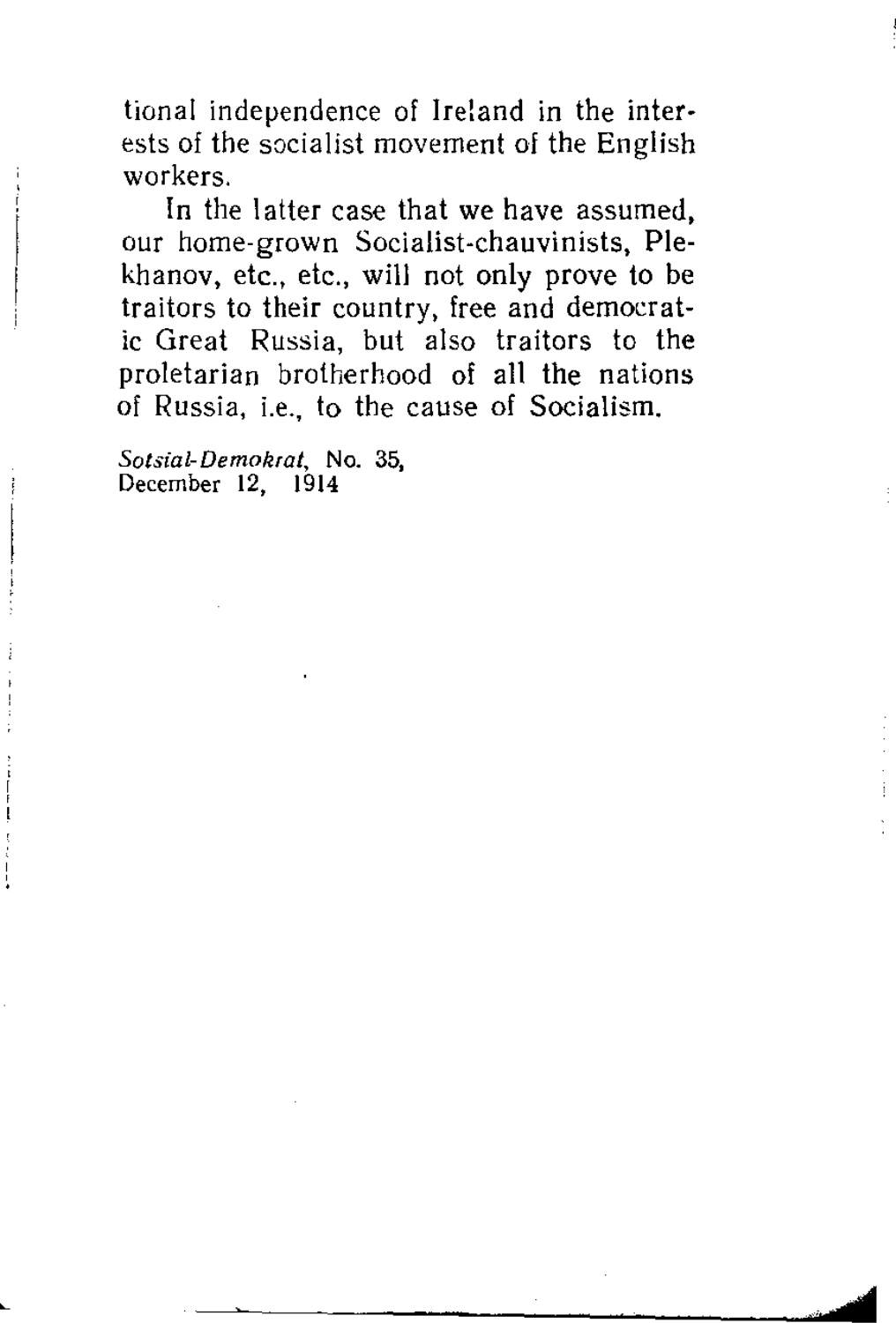#### N 0 TES

r

Manager (1

 $\begin{array}{c} \vdots \\ \vdots \\ \vdots \\ \vdots \end{array}$ 

计传递

- I *The Council of the United Nobility-a* countcrrevolutionary landlord organization, formed in May 1906, which greatly influenced the policy oi the: tsarist governrnent. Lenin called it "the council of the united serfowners." p. 6
- $\overline{2}$ *A. N. Radishchev* (1749-1802)--Russian author and revolutionary. In his famous work A<br>Journey From St. Petersburg to Moscow he was the first openly to attack the serf system in tsarist Russia. For this, by command of Catherine II, he was sentenced to death, but the sentence was commuted to ten years' exile in Siberia. He was released from exile by amnesty, but threatened with further persecution by the tsarist government he committed suicide. Lenin regarded Radishchev as one of the outstanding progressive leaders of the Russian<br>people. people.
- Decembrists-revolutionaries belonging to the  $\mathbf{3}$ nobility who in Becember 1825 organized a<br>revolt against autocracy and serfdom. b. 7 revolt against autocracy and serfdom.

11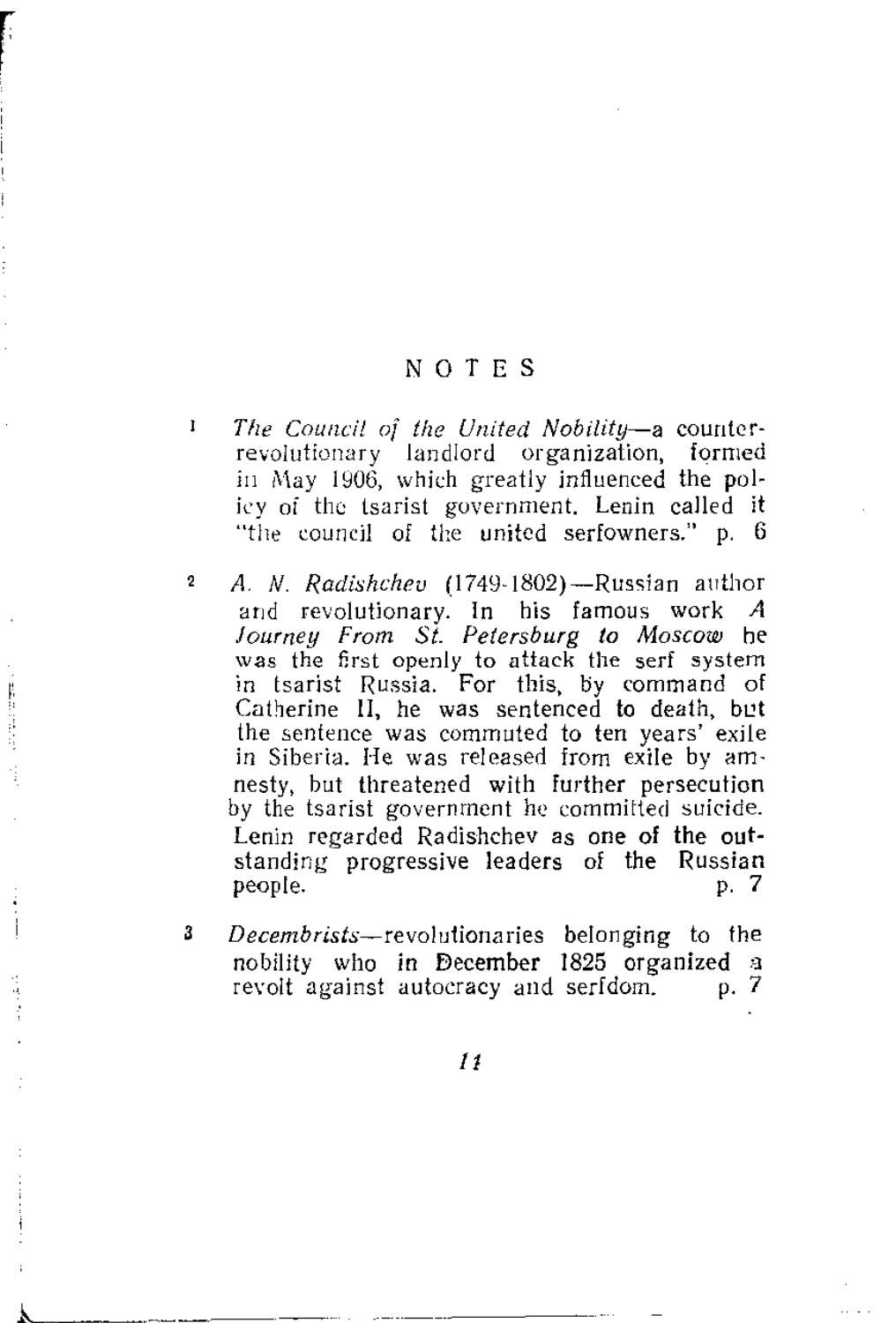N. G. Chernyshevsky (1828-1889)-an outstanding revolutionary democrat and great Russian scientist and critic. Editor of the magazine *Suv· remennik (The Contemporary)* in which, as Lenin wrote in his article "The Peasant Reform," he, "across the obstacles and barriers of the censorship, carried the idea of a peasant revolution, the idea of a mass struggle for the overthrow of all tte cld authorities." In a revolutionarv appeal entitled "To the Gentry's Peasants," which he wrote after the Manifesto on the "emancipation" of the serfs was promulgated (1861), Chernysllevsky called upon the peasant masses to rise in revolt against the tsar and the landlords. Marx called Chernyshevsky a great scientist and critic who in masterly fashion exposed the bankruptcy of bourgeois political economy. Lenin wrote that "Chernyshevsky is the only really great Russian writer from the fifties until  $1888$  who was able to keep on the level of an integral philosophical materialism.... But Chernyshevsky did not succeed in rising, or, rather, owing to the backwardness of Russian life, was unable to rise to the level of the dialectical materialism of Marx and Engels" (Materialism and Empirio-Crificism). In 1862. Chernyshevsky was arrested by order of the tsarist government and sentenced to seven years' penal servitude and iifelong exile in Siberia. This persecution did not, however, break Chernyshevsky's spirit. He continued resolutely to fight the autocracy to the end of his days. p. 7 fight the autocracy to the end of his days.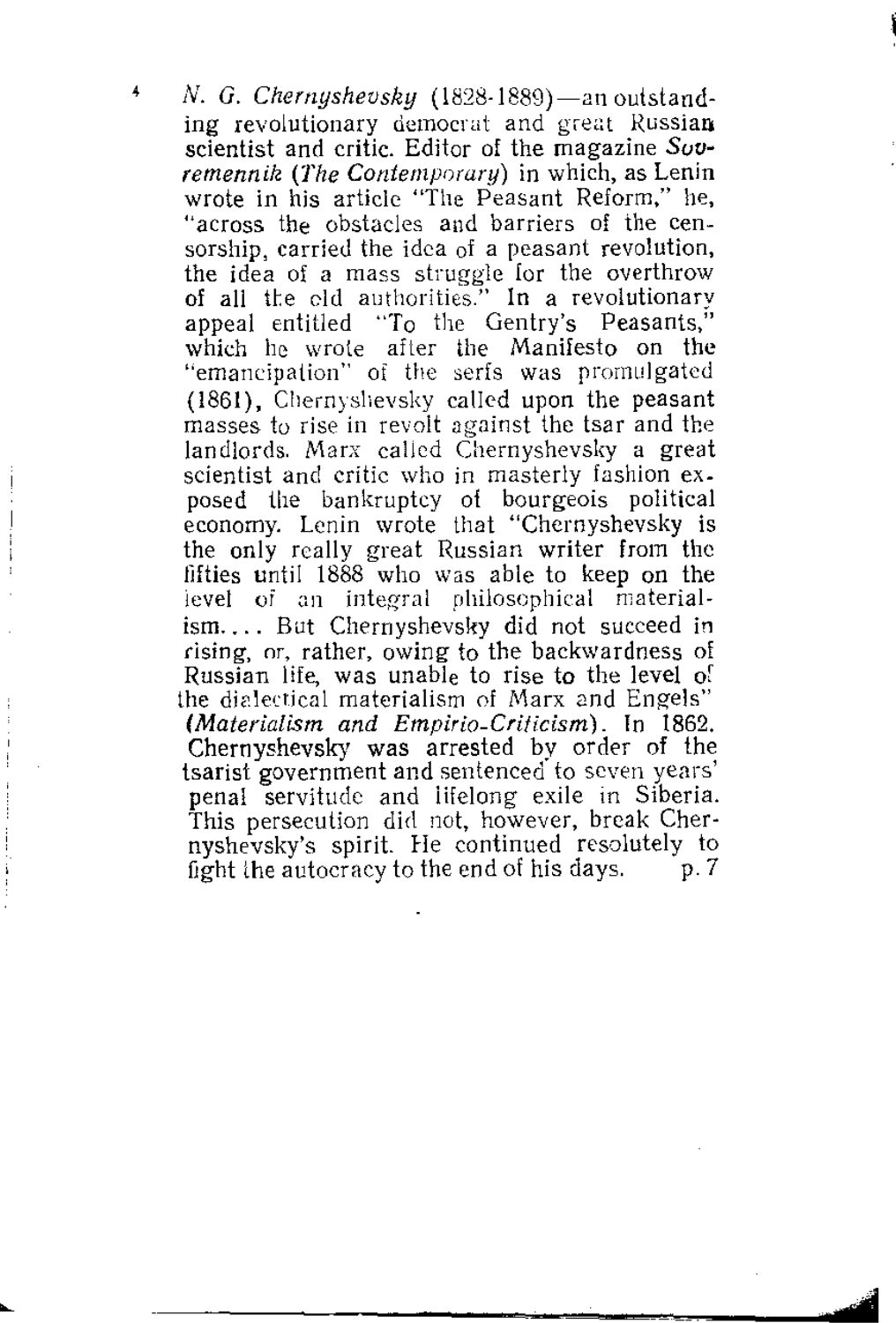*Printed in the Union of Soriet Socialist Republics* 

l.

 $\mathbf{I}$  is a set of  $\mathbf{I}$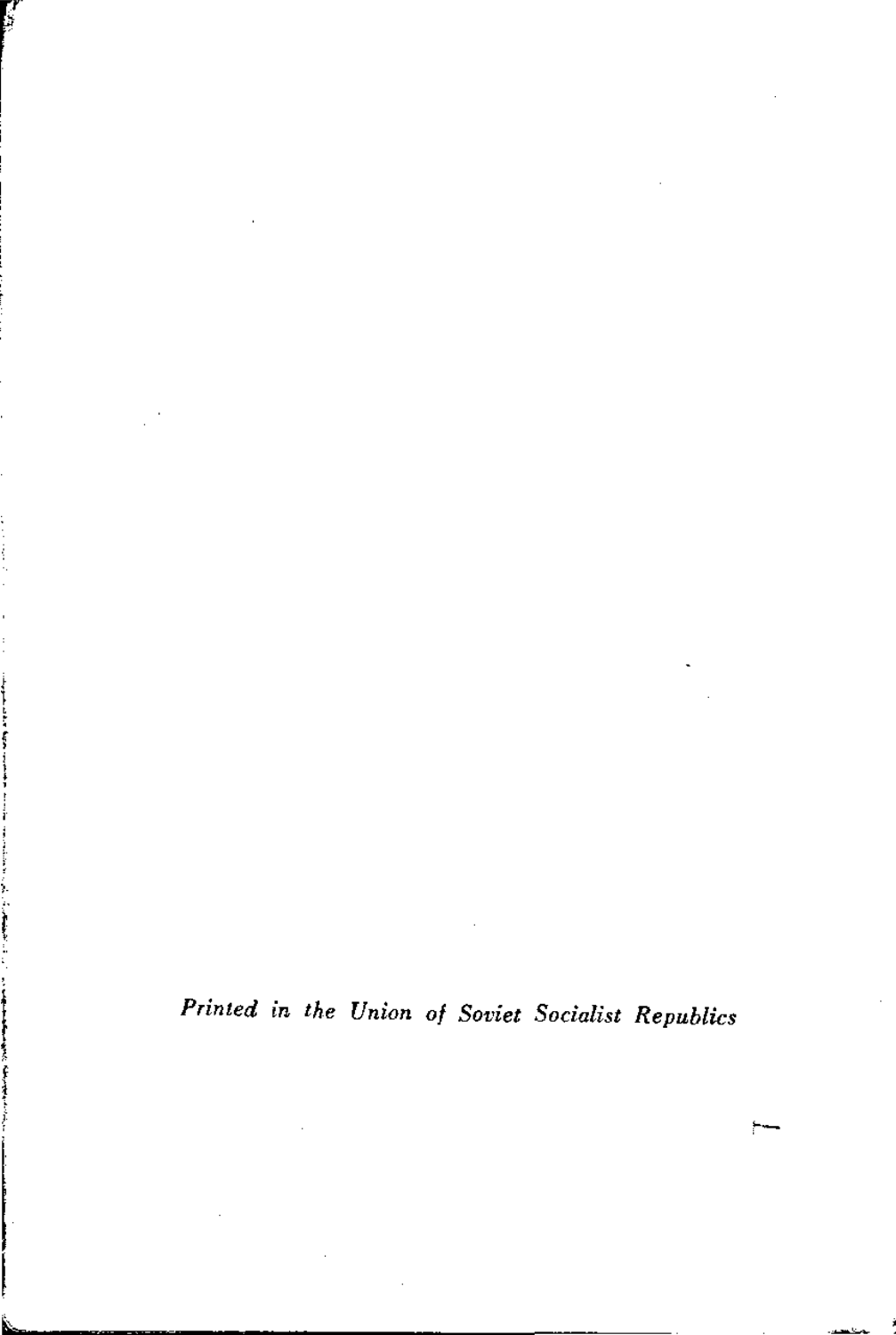